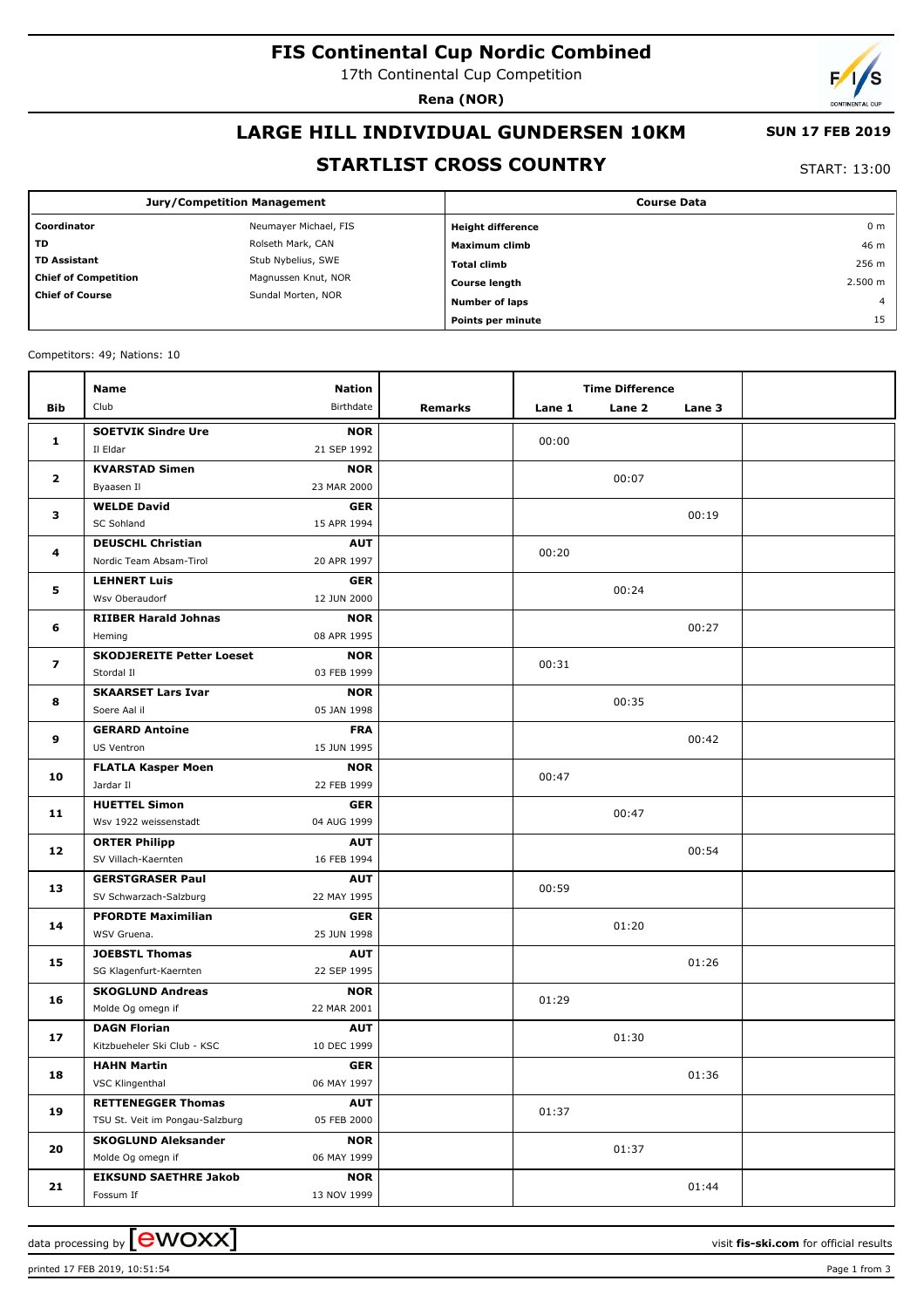# **FIS Continental Cup Nordic Combined**

17th Continental Cup Competition

**Rena (NOR)**



# **LARGE HILL INDIVIDUAL GUNDERSEN 10KM**

#### **SUN 17 FEB 2019**

# **STARTLIST CROSS COUNTRY**

START: 13:00

|     | Name                                       | <b>Nation</b>             |         |        | <b>Time Difference</b> |        |               |
|-----|--------------------------------------------|---------------------------|---------|--------|------------------------|--------|---------------|
| Bib | Club                                       | Birthdate                 | Remarks | Lane 1 | Lane 2                 | Lane 3 |               |
|     | <b>SCHMID Julian</b>                       | <b>GER</b>                |         |        |                        |        |               |
| 22  | Sc Oberstdorf                              | 01 SEP 1999               |         | 01:47  |                        |        |               |
| 23  | <b>MRAZ Samuel</b>                         | <b>AUT</b>                |         |        |                        |        |               |
|     | KSG Klagenfurt-Kaernten                    | 02 JUL 1998               |         |        | 01:50                  |        |               |
| 24  | <b>BURAAS Lars</b>                         | <b>NOR</b>                |         |        |                        | 01:53  |               |
|     | Hurdal II                                  | 17 JAN 1995               |         |        |                        |        |               |
| 25  | <b>SOLVIK Marius</b>                       | <b>NOR</b>                |         | 01:55  |                        |        |               |
|     | Haslum II                                  | 30 SEP 2001               |         |        |                        |        |               |
| 26  | <b>JOHANSEN Truls Soenstehagen</b>         | <b>NOR</b>                |         |        | 01:58                  |        |               |
|     | Elverum Hopp                               | 26 JUN 1991               |         |        |                        |        |               |
| 27  | <b>JARZABEK Dawid</b><br>Ts Wisla zakopane | <b>POL</b><br>03 MAR 1999 |         |        |                        | 02:03  |               |
|     | <b>TASCHLER Martin</b>                     | ITA                       |         |        |                        |        |               |
| 28  | AMATEURSKICLUB TOBLACH - DOBBIACO          | 11 AUG 1997               |         | 02:05  |                        |        |               |
|     | <b>VALLET Edgar</b>                        | <b>FRA</b>                |         |        |                        |        |               |
| 29  | <b>CSR Pontarlier</b>                      | 26 JUN 2000               |         |        | 02:07                  |        |               |
|     | <b>ANDREWS Grant</b>                       | <b>USA</b>                |         |        |                        |        |               |
| 30  | Steamboat Springs Winter Sports Clu        | 03 DEC 1997               |         |        |                        | 02:07  |               |
| 31  | <b>JAROSZ Mateusz</b>                      | <b>POL</b>                |         |        |                        |        |               |
|     | Ts Wisla zakopane                          | 22 APR 2002               |         | 02:10  |                        |        |               |
| 32  | <b>WELDE Jonas</b>                         | <b>GER</b>                |         |        | 02:15                  |        |               |
|     | Sc Sohland                                 | 12 MAR 1998               |         |        |                        |        |               |
| 33  | <b>SHUMATE Jared</b>                       | <b>USA</b>                |         |        |                        | 02:19  |               |
|     | Park City Ski and Snowboard                | 06 MAR 1999               |         |        |                        |        |               |
| 34  | <b>KUDZIA Piotr</b>                        | <b>POL</b>                |         | 02:21  |                        |        |               |
|     | Lks Klimczok bystra                        | 18 NOV 2000               |         |        |                        |        |               |
| 35  | <b>RETTENEGGER Stefan</b><br>SK Saalfelden | <b>AUT</b><br>03 FEB 2002 |         |        | 02:27                  |        |               |
|     | <b>LANGE Jakob</b>                         | <b>GER</b>                |         |        |                        |        |               |
| 36  | WSV Kiefersfelden                          | 05 AUG 1995               |         |        |                        | 02:30  |               |
|     | <b>MAIERHOFER Manuel</b>                   | ITA                       |         |        |                        |        |               |
| 37  | GS FIAMMEGIALLE                            | 17 DEC 1992               |         | 02:36  |                        |        |               |
|     | <b>VAXELAIRE Lilian</b>                    | <b>FRA</b>                |         |        |                        |        |               |
| 38  | S.C xonrupt                                | 04 FEB 1998               |         |        | 02:37                  |        |               |
|     | <b>GALUNIN Artem</b>                       | <b>RUS</b>                |         |        |                        |        |               |
| 39  | Nizhny Novgorod                            | 08 OCT 1999               |         |        |                        | 02:43  |               |
| 40  | <b>OVSIANNIKOV Aleksandr</b>               | <b>RUS</b>                |         | 02:50  |                        |        |               |
|     | Moscow UOR2                                | 27 AUG 1996               |         |        |                        |        |               |
| 41  | <b>PRONIN Ivan</b>                         | <b>RUS</b>                |         |        | 02:56                  |        |               |
|     | Kor1 Vyborgskaya sdushor                   | 16 OCT 1998               |         |        |                        |        |               |
| 42  | <b>GIANMOENA Luca</b>                      | ITA                       |         |        |                        | 03:22  | Wave 1: 03:00 |
|     | LAVAZE' VARENA                             | 16 NOV 1997               |         |        |                        |        |               |
| 43  | <b>ROCHAT Theo</b><br>S.C xonrupt          | <b>FRA</b><br>05 FEB 1999 |         | 03:23  |                        |        | Wave 1: 03:00 |
|     | <b>LEE Robert</b>                          | <b>EST</b>                |         |        |                        |        |               |
| 44  | Nomme Sportclub                            | 28 SEP 2001               |         |        | 03:27                  |        | Wave 1: 03:00 |
|     | <b>ILVES Andreas</b>                       | <b>EST</b>                |         |        |                        |        |               |
| 45  | Elva Skiclub                               | 28 APR 2000               |         |        |                        | 03:31  | Wave 2: 03:10 |
|     | <b>SZCZECHOWICZ Andrzej</b>                | <b>POL</b>                |         |        |                        |        |               |
| 46  | Ts Wisla zakopane                          | 14 SEP 2000               |         | 03:40  |                        |        | Wave 2: 03:10 |
|     | <b>PAROLARI Denis</b>                      | ITA                       |         |        |                        |        |               |
| 47  | LAVAZE 'VARENA                             | 14 SEP 1998               |         |        | 04:01                  |        | Wave 2: 03:10 |

data processing by **CWOXX** and  $\overline{A}$  wisit **fis-ski.com** for official results